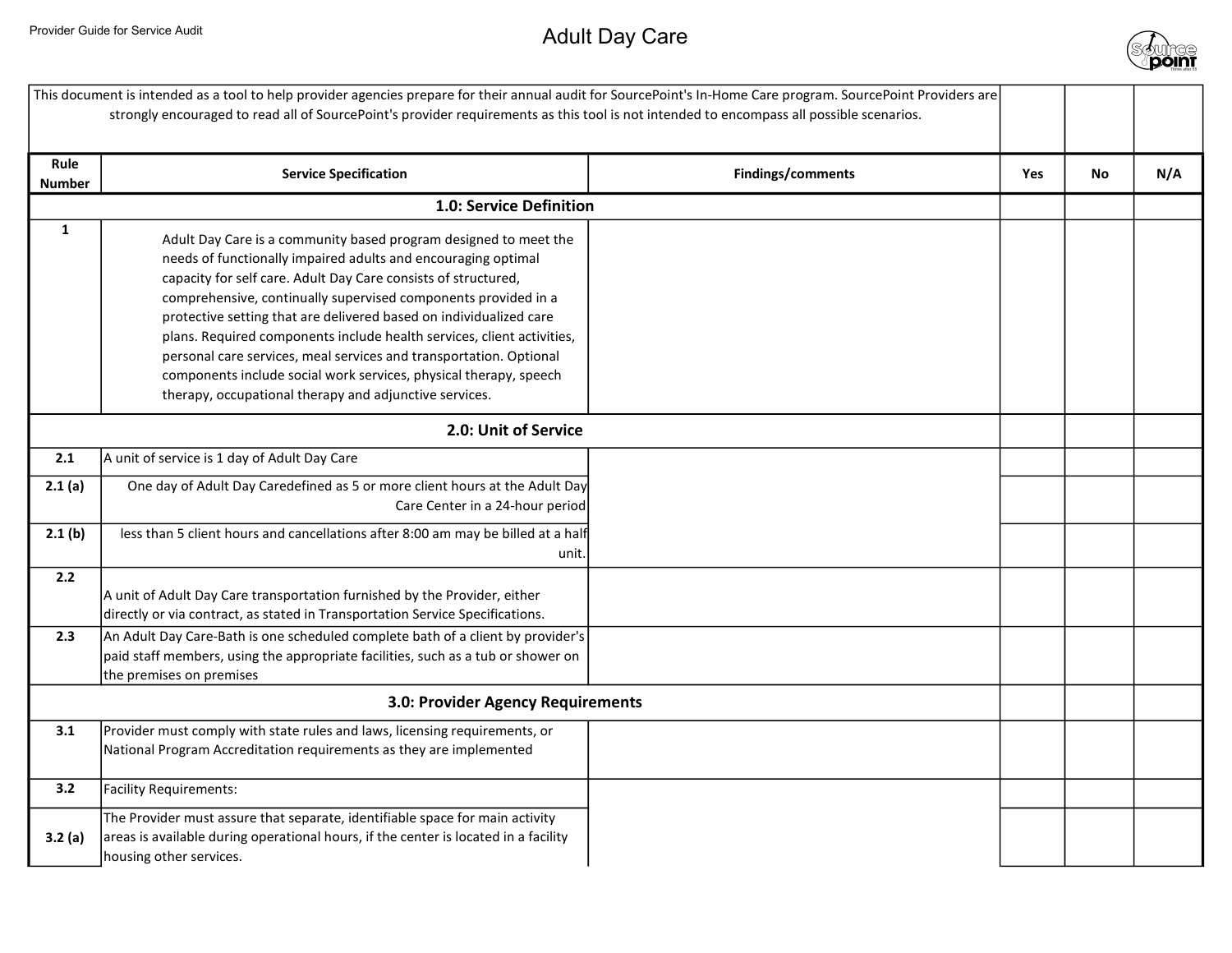

| Rule<br><b>Number</b> | <b>Service Specification</b>                                                                                                                                                                                                                                             | Findings/comments | Yes | <b>No</b> | N/A |
|-----------------------|--------------------------------------------------------------------------------------------------------------------------------------------------------------------------------------------------------------------------------------------------------------------------|-------------------|-----|-----------|-----|
| 3.2(b)                | Provider must assure 60 square feed for multipurpose use is available per<br>client, excluding hallways, offices, restrooms and storage                                                                                                                                  |                   |     |           |     |
| 3.2(c)                | Provider must have at least 1 toilet per 10 clients readily accessible from all<br>program areas                                                                                                                                                                         |                   |     |           |     |
| 3.2(d)                | Providers offering bathing services must have appropriate bathing facilities for<br>clients on site                                                                                                                                                                      |                   |     |           |     |
| 3.2(e)                | Provider must furnish room temperature or refrigerated locked storage for<br>client medications if the Center administers medications                                                                                                                                    |                   |     |           |     |
| 3.2(f)                | Provider must store toxic substances in an area inaccessible to clients                                                                                                                                                                                                  |                   |     |           |     |
| 3.2(g)                | Provider must have a Fire and Emergency Safety Plan that includes<br>conspicuously posted evacuation procedures, documentation of periodic<br>inspection, routine maintenance of fire extinguishers and smoke alarms and<br>documentation of quarterly evacuation drills |                   |     |           |     |
|                       | 4.0: Training and Continuing Education                                                                                                                                                                                                                                   |                   |     |           |     |
| 4.1                   | Provider must assure that transportation workers receive instruction in client<br>transfer techniques before transporting clients                                                                                                                                        |                   |     |           |     |
| 4.2                   | Provider must assure that all staff must receive at least 8 hours of position<br>appropriate in-service or continuing education each year                                                                                                                                |                   |     |           |     |
| 4.3                   | Provider must assure that all volunteers must receive at least 4 hours of<br>position appropriate in-service or continuing education each year                                                                                                                           |                   |     |           |     |
|                       | 5.0: Client Enrollment and Supervision                                                                                                                                                                                                                                   |                   |     |           |     |
| 5.1                   | Provider must conduct assessment of a new client on or before first day of<br>service initiation or on a date agreed upon with SourcePoint unless provider<br>capacity prohibits the acceptance of new clients                                                           |                   |     |           |     |
| $5.2$                 | Aprovider's RN must develop the initial client health care assessment identifying<br>problems/needs, goals, objectives and ADLs/IADLs within the first 30 days of<br>attendance or 10 units of service, which ever occurs first                                          |                   |     |           |     |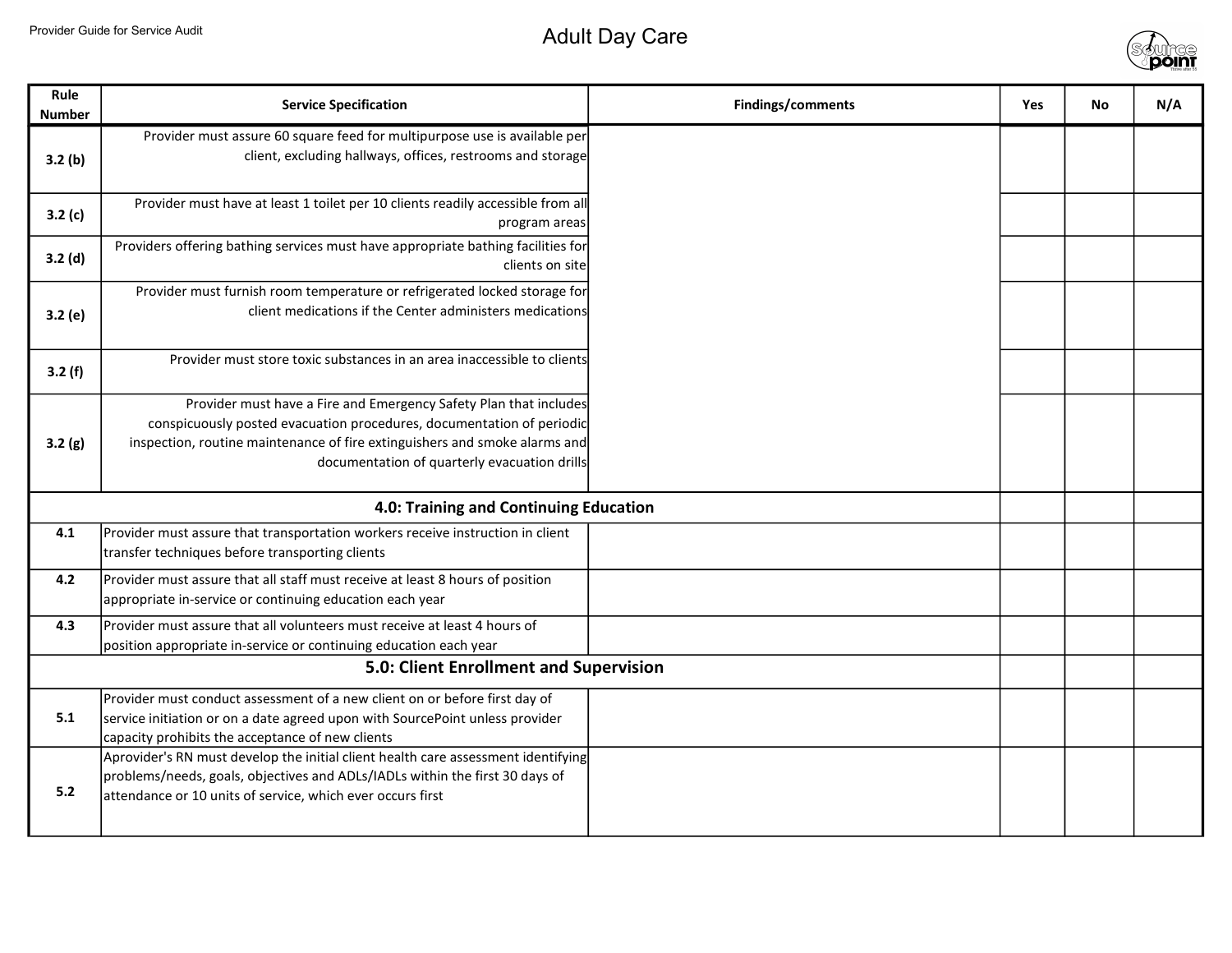

| Rule<br><b>Number</b> | <b>Service Specification</b>                                                                                                                                                                                                                                                                                                                                                        | <b>Findings/comments</b> | <b>Yes</b> | <b>No</b> | N/A |
|-----------------------|-------------------------------------------------------------------------------------------------------------------------------------------------------------------------------------------------------------------------------------------------------------------------------------------------------------------------------------------------------------------------------------|--------------------------|------------|-----------|-----|
| 5.3                   | Provider must review, sign and date client care plan review quarterly, document<br>interdisciplinary care conferences semi-annually, and revise client care plans as<br>often as necessary taking into consideration changes in client status, condition<br>and response. Client, caregiver and the SourcePoint care consultant should be<br>invited to attend the care conferences |                          |            |           |     |
| 5.4                   | Provider must complete an approved multidisciplinary care plan report upon<br>admission and every 3 months thereafter. Report must be forwarded to<br>SourcePoint within 2-weeks of its completion                                                                                                                                                                                  |                          |            |           |     |
| 5.5                   | Provider must furnish supervision of clients during operational hours as<br>described below:                                                                                                                                                                                                                                                                                        |                          |            |           |     |
| 5.5(a)                | provider must assure that at least 2-staff, one of which must be a paid staff<br>member, are at the center when more than 1 client is in attendance                                                                                                                                                                                                                                 |                          |            |           |     |
| 5.5(b)                | Provider must have 1 staff member with CPR certification must be on duty<br>during operational hours                                                                                                                                                                                                                                                                                |                          |            |           |     |
| 5.5(c)                | Provider must assure thattThe direct service staff to client ration must be at<br>least 1: 6 (excluding drivers)                                                                                                                                                                                                                                                                    |                          |            |           |     |
| 5.6:                  | Provider must keep a daily attendance roster that indicates arrival and<br>departure times and mode of transportation. Client, caregiver or staff person<br>shall sign the roster                                                                                                                                                                                                   |                          |            |           |     |
| 5.6(a)                | Roster may be electronic if provider has been approved to use on in accordance<br>with COP #7.2.1                                                                                                                                                                                                                                                                                   |                          |            |           |     |
|                       | 6.0: Required Adult Day Care components                                                                                                                                                                                                                                                                                                                                             |                          |            |           |     |
| 6.1                   | Provider must furnish nursing Services                                                                                                                                                                                                                                                                                                                                              |                          |            |           |     |
| 6.1(a)                | RN or LPN must be on site at a minimum of 8-hours/month while clients are<br>served                                                                                                                                                                                                                                                                                                 |                          |            |           |     |
| 6.1(b)                | RN may be consultant, part-time, full-time or volunteer                                                                                                                                                                                                                                                                                                                             |                          |            |           |     |
| 6.1(c)                | LPN must be under the direction of an RN as outlined in Ohio Revised Code<br>4723 (Nurse Practice Act)                                                                                                                                                                                                                                                                              |                          |            |           |     |
| 6.2                   | Provider must furnish recreational activities                                                                                                                                                                                                                                                                                                                                       |                          |            |           |     |
| 6.2(a)                | an activity director must provide and/or supervise the recreation activities.                                                                                                                                                                                                                                                                                                       |                          |            |           |     |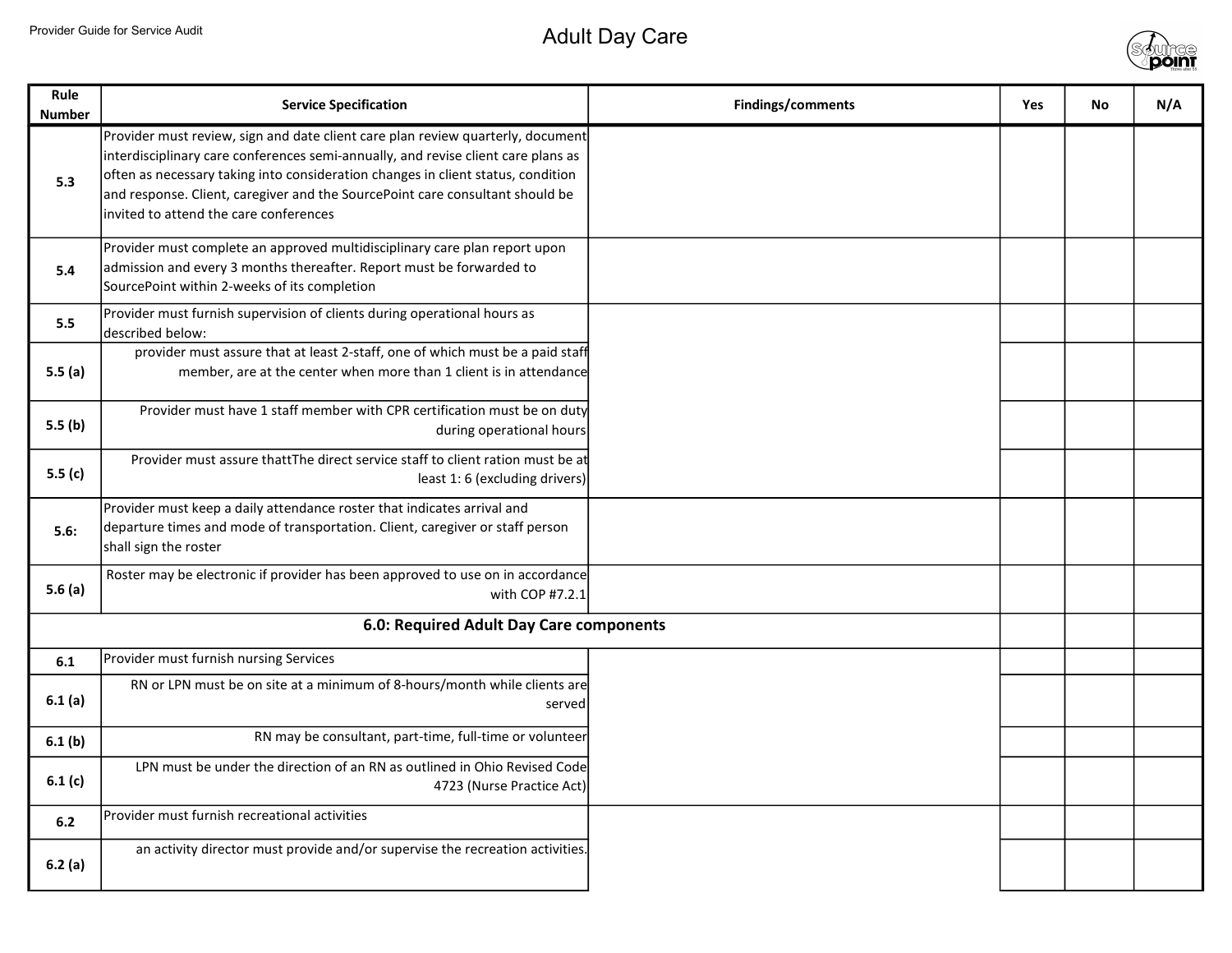## Provider Guide for Service Audit Adult Day Care



| Rule<br><b>Number</b> | <b>Service Specification</b>                                                                                                                                                                                                                                                                      | Findings/comments | Yes | <b>No</b> | N/A |
|-----------------------|---------------------------------------------------------------------------------------------------------------------------------------------------------------------------------------------------------------------------------------------------------------------------------------------------|-------------------|-----|-----------|-----|
| 6.2(b)                | The activity director or staff may be part-time, full-time or volunteer staff.                                                                                                                                                                                                                    |                   |     |           |     |
| 6.2 $(c)$             | A monthly schedule of planned activities must be posted in full view of all<br>clients. Scheduled activities must be oriented to client level of functioning and<br>interest.                                                                                                                     |                   |     |           |     |
| 6.2(d)                | Client participation in activities is encouraged, but is optional and based on the<br>physical and emotional status of the client.                                                                                                                                                                |                   |     |           |     |
| 6.2(e)                | Client participation in activity shall be documented and maintained in the client<br>record.                                                                                                                                                                                                      |                   |     |           |     |
| 6.3                   | Provider must furnish the lunchtime meal and snacks for clients.                                                                                                                                                                                                                                  |                   |     |           |     |
| 6.3(a)                | 6.3(a): Each meal that the provider furnishes shall comply with all the<br>requirements for the Ohio Department of Aging home-delivered meal service<br>under rule 173-39-02.14 of the Administrative Code, except for the<br>requirements in that rule that pertain to the delivery of the meal. |                   |     |           |     |
| 6.4                   | The Provider must furnish personal care services to assist and supervise client<br>ADL's.                                                                                                                                                                                                         |                   |     |           |     |
| 6.4(a)                | 6.4(a) Personal care service staff may be part-time, full-time or volunteer staff.                                                                                                                                                                                                                |                   |     |           |     |
| 6.4(b)                | 6.4(b) Personal care services may include assistance with and/or supervision of<br>bathing, walking, eating, grooming and toileting.                                                                                                                                                              |                   |     |           |     |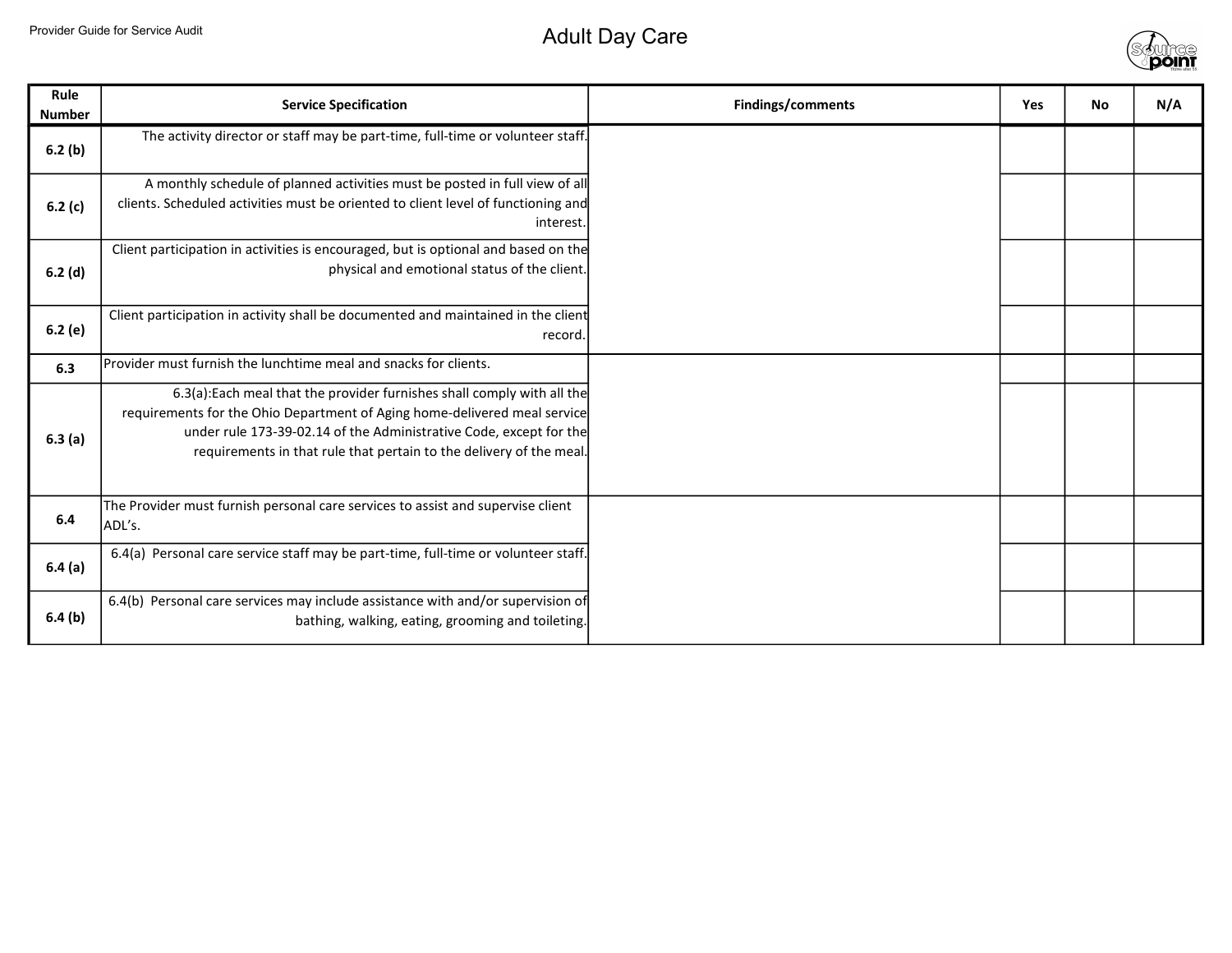

| <b>Rule</b><br><b>Number</b> | <b>Service Specification</b>                                                                                                                                                                                           | Findings/comments | Yes | No | N/A |
|------------------------------|------------------------------------------------------------------------------------------------------------------------------------------------------------------------------------------------------------------------|-------------------|-----|----|-----|
|                              | 7.0: Optional Adult Day Care Components                                                                                                                                                                                |                   |     |    |     |
| 7.1                          | The Provider may furnish skilled nursing services, including but not limited to:<br>medication administration, dressing changes and other treatments,<br>rehabilitative nursing procedures and nutritional counseling. |                   |     |    |     |
| 7.1(a)                       | The provider must obtain a physician's signed plan of treatment for such<br>optional services, to be renewed every 3 months.                                                                                           |                   |     |    |     |
| 7.1 <sub>(b)</sub>           | The Provider must have a statement of policy regarding the approval of<br>administering over-the-counter medications, including annual physician<br>approval.                                                          |                   |     |    |     |
| 7.2                          | Provider may furnish social work services.                                                                                                                                                                             |                   |     |    |     |
| 7.2(a)                       | A licensed Social Worker (LSW) must provide social work services.                                                                                                                                                      |                   |     |    |     |
| 7.2(b)                       | The LSW may be consultant, part-time, full-time or volunteer staff.                                                                                                                                                    |                   |     |    |     |
| 7.2(c)                       | Social services may include supportive guidance and staff education on social<br>and emotional factors influencing client participation.                                                                               |                   |     |    |     |
| 7.3                          | Provider may furnish therapy services.                                                                                                                                                                                 |                   |     |    |     |
| 7.3(a)                       | Therapy services provided must be authorized by the client physician, and<br>renewed every 3 months.                                                                                                                   |                   |     |    |     |
| 7.3(b)                       | Therapy services must be provided under the supervision of licensed personnel<br>specific to the therapy service.                                                                                                      |                   |     |    |     |
| 7.3(c)                       | Staff therapists may be part-time, full-time or volunteer staff members.                                                                                                                                               |                   |     |    |     |
| 7.3(d)                       | Therapy services may include physical therapy, speech therapy, occupational<br>therapy and adjunctive therapies such as music, art, expressive arts, etc.                                                              |                   |     |    |     |
| 7.4                          | Provider may furnish bathing services to clients.                                                                                                                                                                      |                   |     |    |     |
| 7.4(a)                       | All bathing services must be approved in advance by SourcePoint                                                                                                                                                        |                   |     |    |     |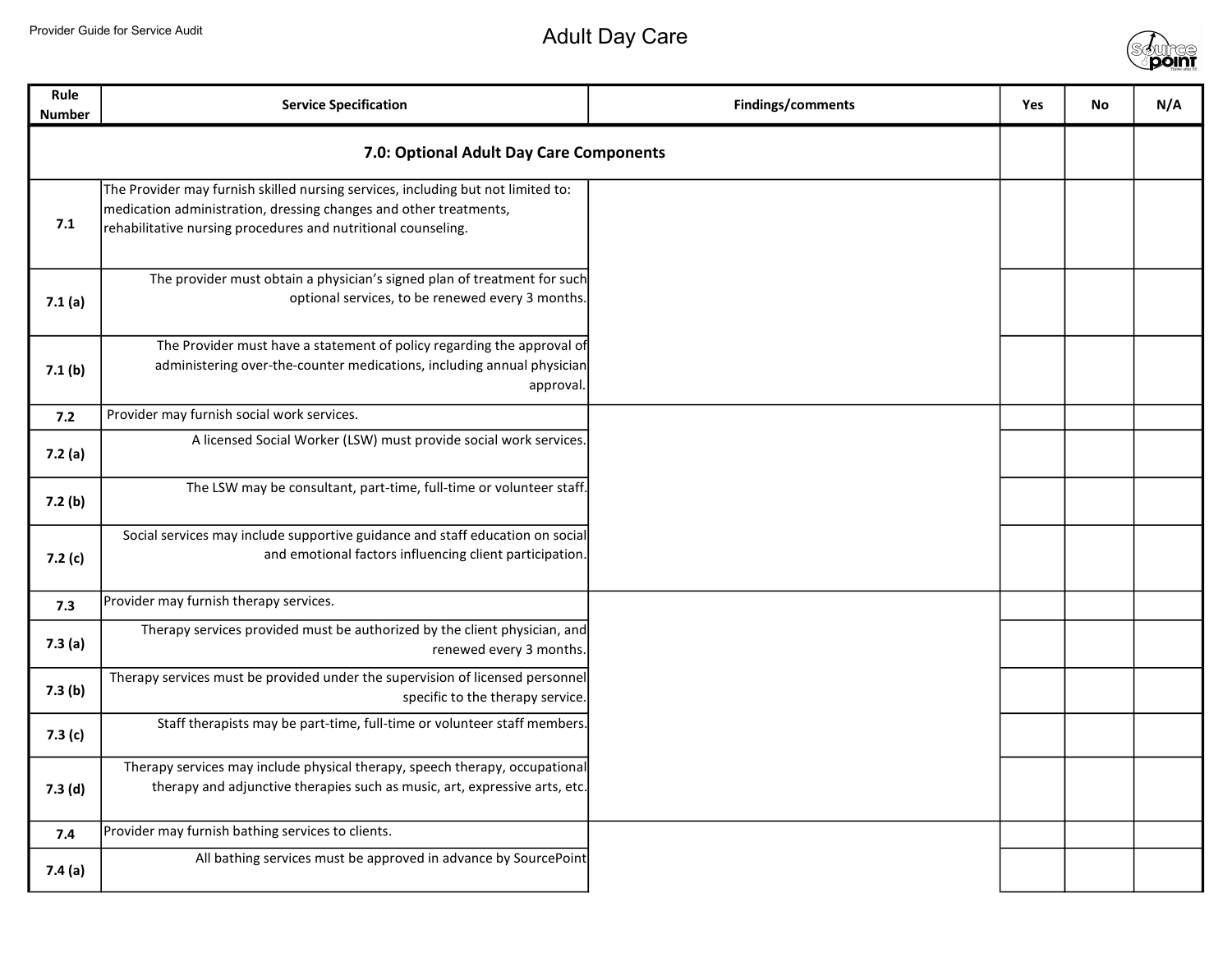

| Rule<br><b>Number</b>                                                                                                               | <b>Service Specification</b>                                                                                                                                                                                                                                   | Findings/comments | <b>Yes</b> | <b>No</b> | N/A |
|-------------------------------------------------------------------------------------------------------------------------------------|----------------------------------------------------------------------------------------------------------------------------------------------------------------------------------------------------------------------------------------------------------------|-------------------|------------|-----------|-----|
| 7.4(b)                                                                                                                              | All bathing services must be documented in the client record.                                                                                                                                                                                                  |                   |            |           |     |
|                                                                                                                                     | 8.0: Staff Direction                                                                                                                                                                                                                                           |                   |            |           |     |
| 8.1                                                                                                                                 | The Provider must furnish RN direction of LPN(s) providing services pursuant to<br>Ohio Revised Code 4723 (Nurse Practice Act).                                                                                                                                |                   |            |           |     |
| 8.2                                                                                                                                 | Contact information for RN providing direction to LPN must be readily<br>identifiable and accessible                                                                                                                                                           |                   |            |           |     |
| 8.3                                                                                                                                 | Revisions to client's care plan must be reviewed and approved by RN providing<br>direction to staff LPN                                                                                                                                                        |                   |            |           |     |
|                                                                                                                                     | 9.0: Summary of Required Documentation: The Provider of Adult Day Care must provide service specific documentation in addition to<br>the documentation requirements of the Conditions of Participation. The documentation specific to Adult Day Care includes: |                   |            |           |     |
|                                                                                                                                     | 9.1 Initial Client Assessment                                                                                                                                                                                                                                  |                   |            |           |     |
|                                                                                                                                     | 9.2 Client Assessment Outcome                                                                                                                                                                                                                                  |                   |            |           |     |
|                                                                                                                                     | 9.3 Client Specific Care Plans                                                                                                                                                                                                                                 |                   |            |           |     |
|                                                                                                                                     | 9.4 Monthly documentation of client activities and response to service                                                                                                                                                                                         |                   |            |           |     |
|                                                                                                                                     | 9.5 Daily Attendance Roster                                                                                                                                                                                                                                    |                   |            |           |     |
|                                                                                                                                     | 9.6 Quarterly Documentation of client care plan review                                                                                                                                                                                                         |                   |            |           |     |
|                                                                                                                                     | 9.7 Current Physician Plan of Treatment signed by the physician for clients receiving<br>medication administration, medical treatments, nutritional counseling and/or<br>therapeutic services, to be renewed every 3 months                                    |                   |            |           |     |
|                                                                                                                                     | 9.8 Client Status Report or multi-disciplinary report.                                                                                                                                                                                                         |                   |            |           |     |
|                                                                                                                                     | 9.9 The policy stating procedures for administering over-the-counter medications<br>and obtaining physician annual approval.                                                                                                                                   |                   |            |           |     |
| 10.0: Personnel Qualifications: The Provider must assure that position descriptions and Adult Day Care staff possess the following: |                                                                                                                                                                                                                                                                |                   |            |           |     |
| 10.1                                                                                                                                | <b>Registered Nurse</b>                                                                                                                                                                                                                                        |                   |            |           |     |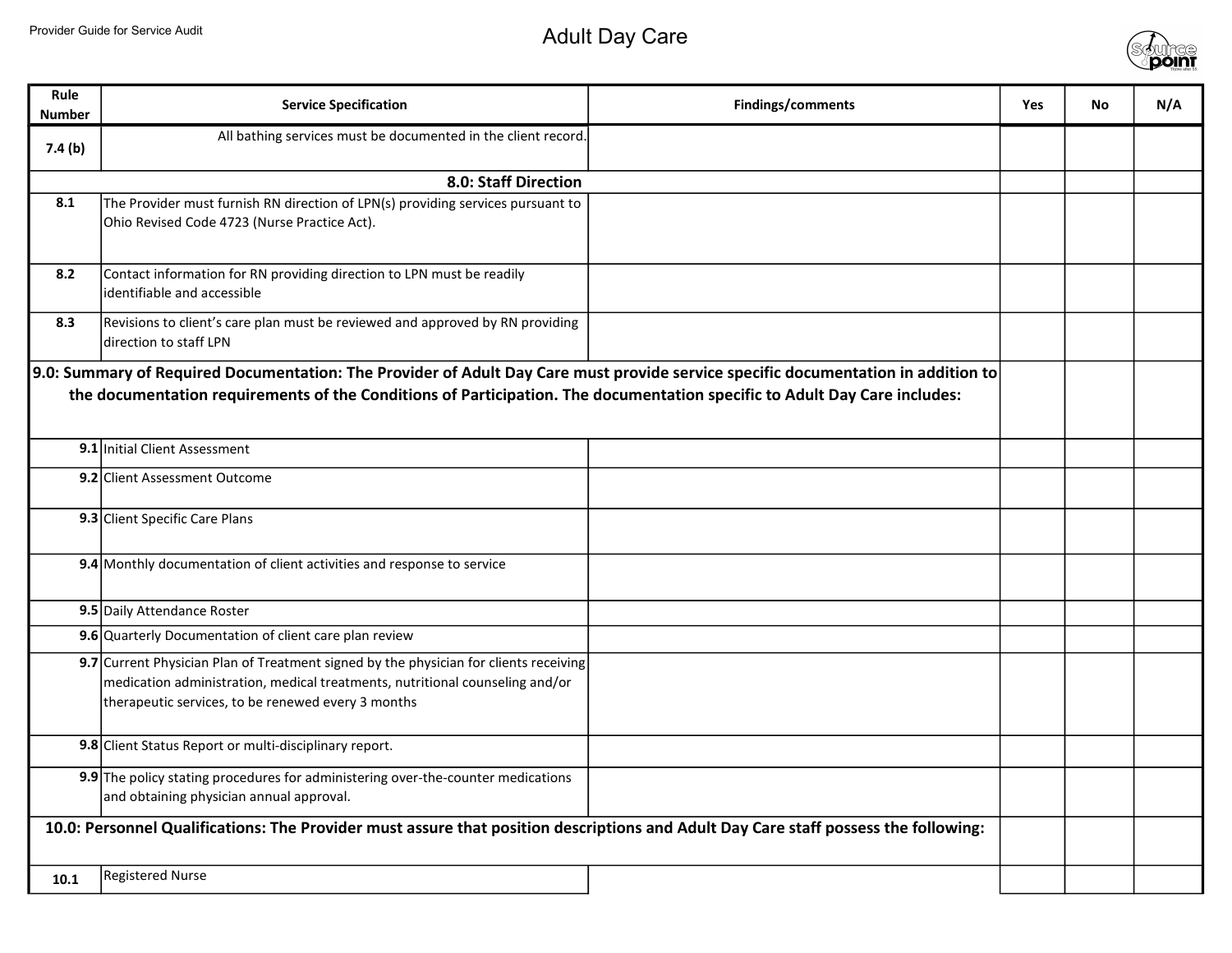## Provider Guide for Service Audit Adult Day Care



| Rule<br><b>Number</b> | <b>Service Specification</b>                                                                                                                                   | Findings/comments | Yes | No | N/A |
|-----------------------|----------------------------------------------------------------------------------------------------------------------------------------------------------------|-------------------|-----|----|-----|
| 10.1(a)               | Has a current Ohio licensure as a registered nurse                                                                                                             |                   |     |    |     |
| 10.2                  | <b>Licensed Practical Nurse</b>                                                                                                                                |                   |     |    |     |
| 10.1(a)               | Has a current Ohio licensure as a licensed Practical nurse                                                                                                     |                   |     |    |     |
| 10.1(b)               | Has a current NAPNES certification                                                                                                                             |                   |     |    |     |
| 10.3                  | Social Worker                                                                                                                                                  |                   |     |    |     |
| 10.1(a)               | Has a current Ohio licensure as a licensed social worker                                                                                                       |                   |     |    |     |
| 10.1(b)               | has one(1) year experience as a social worker                                                                                                                  |                   |     |    |     |
| 10.4                  | <b>Activity Director</b>                                                                                                                                       |                   |     |    |     |
| 10.4(a)               | Baccalaureate degree/associate degree in recreational therapy or related<br>degree is preferred                                                                |                   |     |    |     |
|                       | <b>OR</b>                                                                                                                                                      |                   |     |    |     |
| 10.4(b)               | has successfully completed the National Certification Council of Activities<br>professional certification course in the absence of recreational therapy degree |                   |     |    |     |
| 10.4(c)               | 10.4(c):two (2) years experience as an activity director or coordinator-related<br>position                                                                    |                   |     |    |     |
| 10.5                  | Personal Care/Activity Staff                                                                                                                                   |                   |     |    |     |
| 10.5(a)               | Is a high school graduate, OR has completed GED, OR has a minimum of two<br>years work experience in the provision of personal care.                           |                   |     |    |     |
| 10.5(b)               | Has the physical ability necessary for the duties of the position description.                                                                                 |                   |     |    |     |
| 10.5(c)               | Has received skills-based instruction for personal care duties, prior to working<br>with clients.                                                              |                   |     |    |     |
| 10.5(d)               | Previous experience working in geriatrics or as an adult day care aide is<br>preferred.                                                                        |                   |     |    |     |
| 10.6                  | <b>Transportation Staff</b>                                                                                                                                    |                   |     |    |     |
| 10.6(a)               | Have a current/appropriate motor vehicle driver's license                                                                                                      |                   |     |    |     |
| 10.6(b)               | Have received instruction in client transfer techniques                                                                                                        |                   |     |    |     |